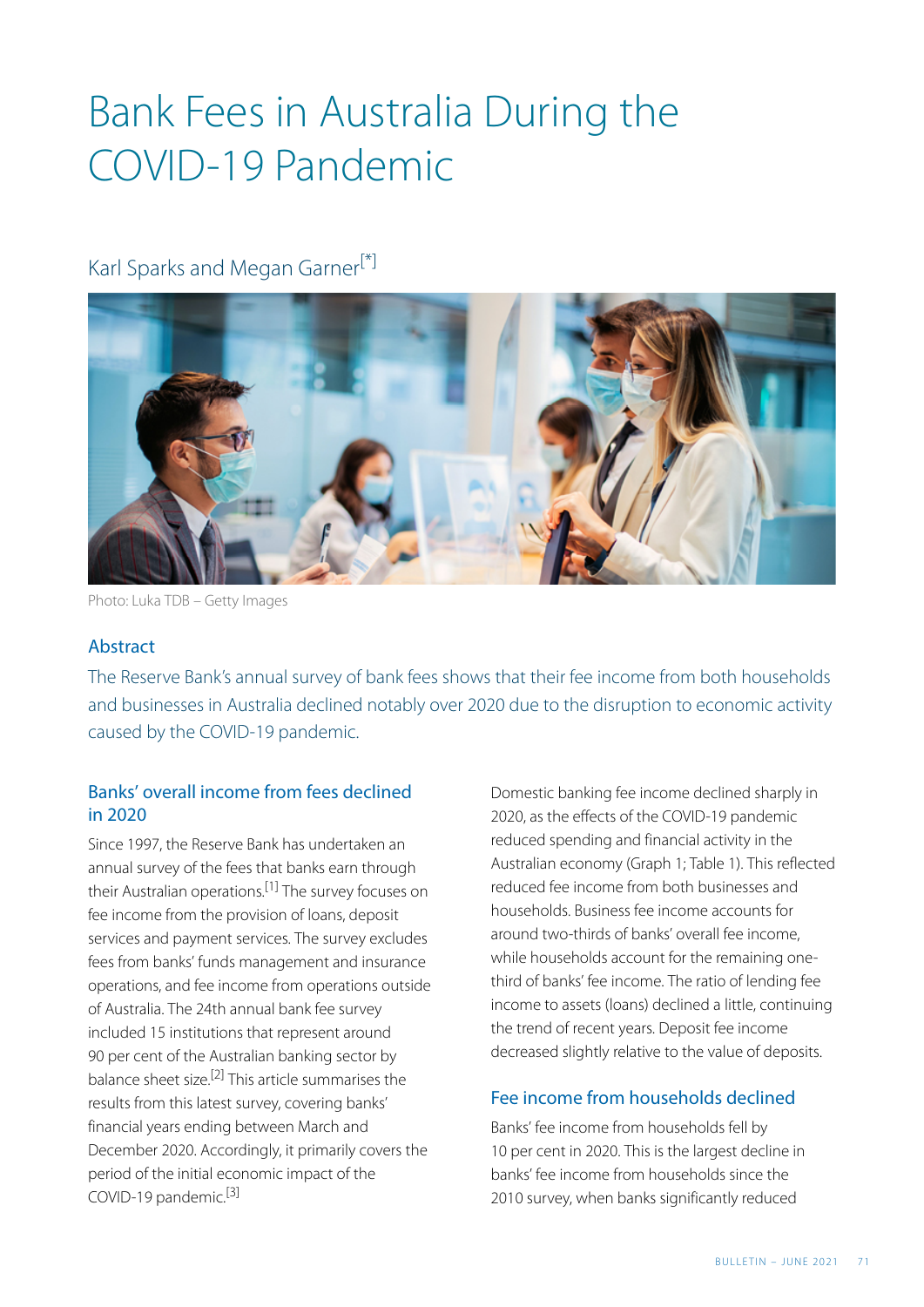|      |            | <b>Households</b> |            | <b>Businesses</b> |            | <b>Total</b> |
|------|------------|-------------------|------------|-------------------|------------|--------------|
|      | Level      | Growth            | Level      | Growth            | Level      | Growth       |
|      | \$ million | Per cent          | \$ million | Per cent          | \$ million | Per cent     |
| 2017 | 4,490      | 3.3               | 7,922      | 3.4               | 12.412     | 3.4          |
| 2018 | 4,200      | $-6.5$            | 8,134      | 2.7               | 12,334     | $-0.6$       |
| 2019 | 3,963      | $-5.6$            | 8,305      | 2.1               | 12,269     | $-0.5$       |
| 2020 | 3,559      | $-10.2$           | 7,888      | $-5.0$            | 11,446     | $-6.7$       |

## **Table 1: Banks' Fee Income (a)**

(a) Growth rates and totals may differ from sub-totals due to rounding

Source: RBA

|                           | 2018       | 2019       | 2020       | Annual<br>growth 2020 | Average annual<br>growth 2014-19 |  |  |
|---------------------------|------------|------------|------------|-----------------------|----------------------------------|--|--|
|                           | \$ million | \$ million | \$ million | Per cent              | Per cent                         |  |  |
| Loans                     | 3,230      | 3,149      | 2,898      | $-8.0$                | 1.2                              |  |  |
| – Housing                 | 1,170      | 1,160      | 1,188      | 2.4                   | $-0.4$                           |  |  |
| - Personal                | 354        | 348        | 313        | $-9.9$                | $-1.0$                           |  |  |
| - Credit Cards            | 1,706      | 1,641      | 1,397      | $-14.9$               | 2.9                              |  |  |
| Deposits                  | 914        | 755        | 617        | $-18.4$               | 1.2                              |  |  |
| Other Fees <sup>(b)</sup> | 56         | 59         | 44         | $-26.2$               | 0.1                              |  |  |
| Total                     | 4,200      | 3,963      | 3,559      | $-10.2$               | $-1.0$                           |  |  |

## **Table 2: Banks' Fee Income from Households (a)**

(a) Growth rates and totals may differ from sub-totals due to rounding

(b) Includes banking-related fee income from households that cannot be directly related to an individual deposit or loan account (for example, travellers' cheque or foreign exchange fees)

Source: RBA

exception fees (which include dishonour, late payment and break fees) on deposit and credit card products. The decline in fee income in 2020 reflected a reduction in fee income from credit cards, household deposit accounts and personal loans as the economic effects of the COVID-19 pandemic led to reductions in household spending and associated transactions. On the other hand, fee income from housing loans increased alongside higher mortgage refinancing activity (Graph 2; Table 2). Fee income from households continued to consist largely of fees on credit cards (39 per cent), housing loans (33 per cent) and deposit accounts (17 per cent).

Fee income from deposit accounts declined by 18 per cent in 2020, reflecting broad-based declines in income from account-servicing fees, transaction

fees and fees from other sources (for example, currency conversion, international cheque and money transfer fees). Banks noted that this reflected the impact of the COVID-19 pandemic, which reduced the number of transactions that consumers made using their deposit accounts, both domestically and abroad (for example, fewer international ATM withdrawals). The increased prevalence of fee waivers – either for certain customers or under certain conditions (such as when a minimum amount is deposited each month) – also contributed to the decline, continuing the trend seen in recent years (Crews and Lewis 2020).

Fee income from housing loans rose in 2020. This reflected an increase in account-servicing fees and other housing loan fee income, which was partly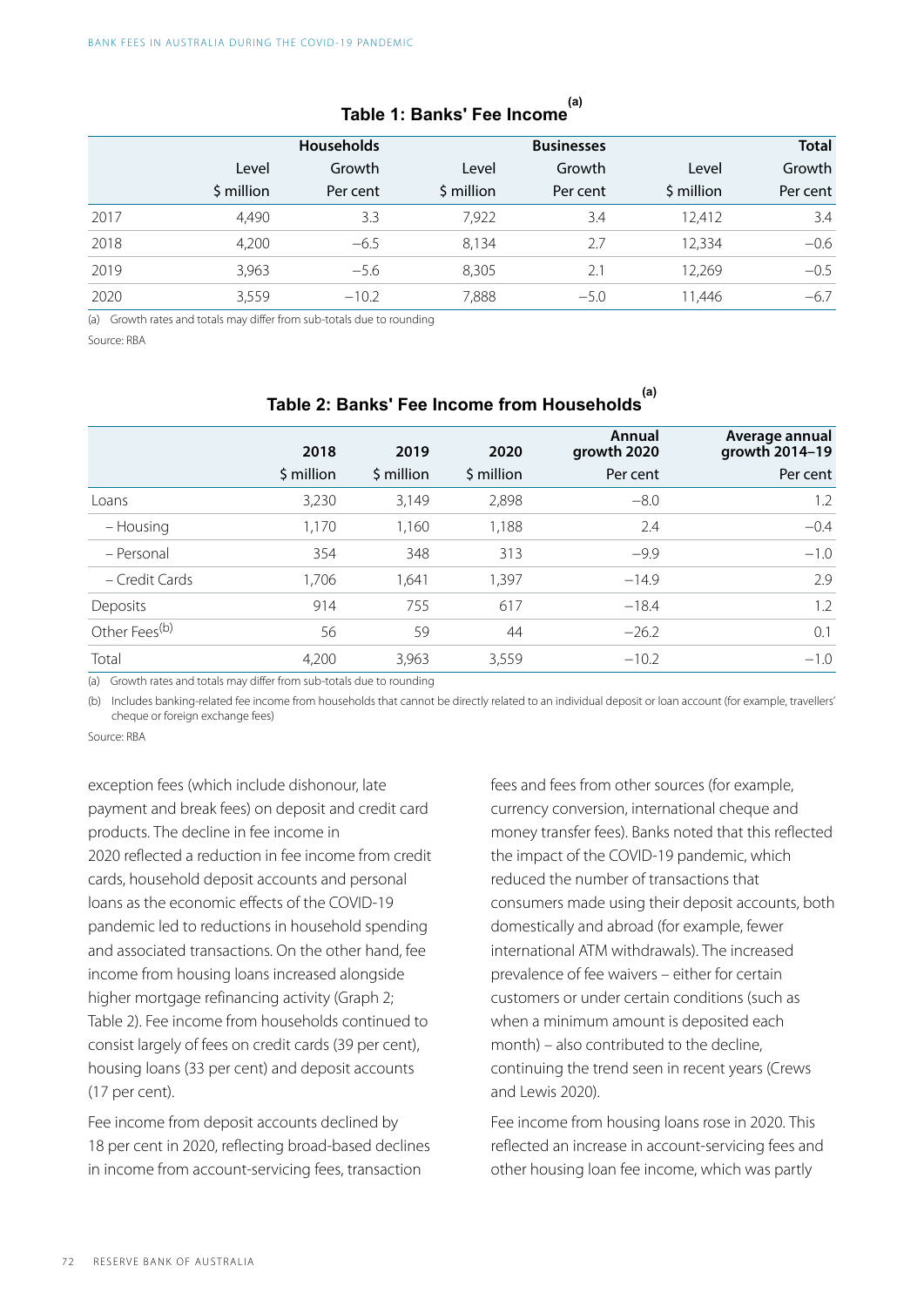offset by lower income from transaction fees. The increase in fee income from housing loans is consistent with the high level of mortgage refinancing throughout 2020, as borrowers took advantage of the very low level of housing interest rates. When a borrower refinances their mortgage with another lender, they generally pay fees to both their new and previous lenders. These switching costs typically include an application or establishment fee for the new loan and a fee to discharge the old loan.

Income from fees on personal loans declined by 10 per cent in 2020; this includes fees associated with term loans, margin loans to households and





# **Graph 2**

home-equity loans where the predominant purpose is not known. A reduction in accountservicing fees was partly offset by an increase in transaction and other fees. The reduction in income from fees on personal loans is consistent with the sharp contraction in personal credit over 2020, as spending opportunities declined following the introduction of the COVID-19 containment measures in March last year.

Similarly, households' use of credit cards and credit card debt outstanding declined at the onset of the COVID-19 pandemic, leading to a 15 per cent decline in banks' fee income from credit cards over 2020. As discussed above, this was the largest decline in fee income from credit cards since banks substantially lowered exception fees in late 2009. The decline in banks' fee income from credit cards was broadly based, reflecting declines in income from account-servicing fees, transaction fees (for example, foreign exchange and cash advance fees), and exception fees. A reduction in the number of credit card accounts also contributed to the decline in fee income. In contrast, changes in unit fees were mixed in 2020 – annual fees on rewards cards increased, while annual fees on non-rewards cards, foreign currency conversion fees and late payment fees all declined (Table 3).

Income from exception fees charged to households, which form part of fee income from deposit accounts, housing loans, personal loans and credit cards, declined again in 2020 (Graph 3). This largely reflected lower exception fees on credit card and deposit accounts, with banks noting COVID-19 relief packages as a contributing factor. The decline in exception fees is a continuation of the trend seen in recent years, as banks have removed or reduced informal overdraft fees following the Royal Commission into Misconduct in the Banking and Superannuation and Financial Services Industry in 2018. In contrast, exception fee income from housing loans rose, in part owing to increased early repayment and break fees because of mortgage refinancing activity.

### Business fee income also declined

Total fee income from businesses decreased by 5 per cent over 2020, owing to lower fee income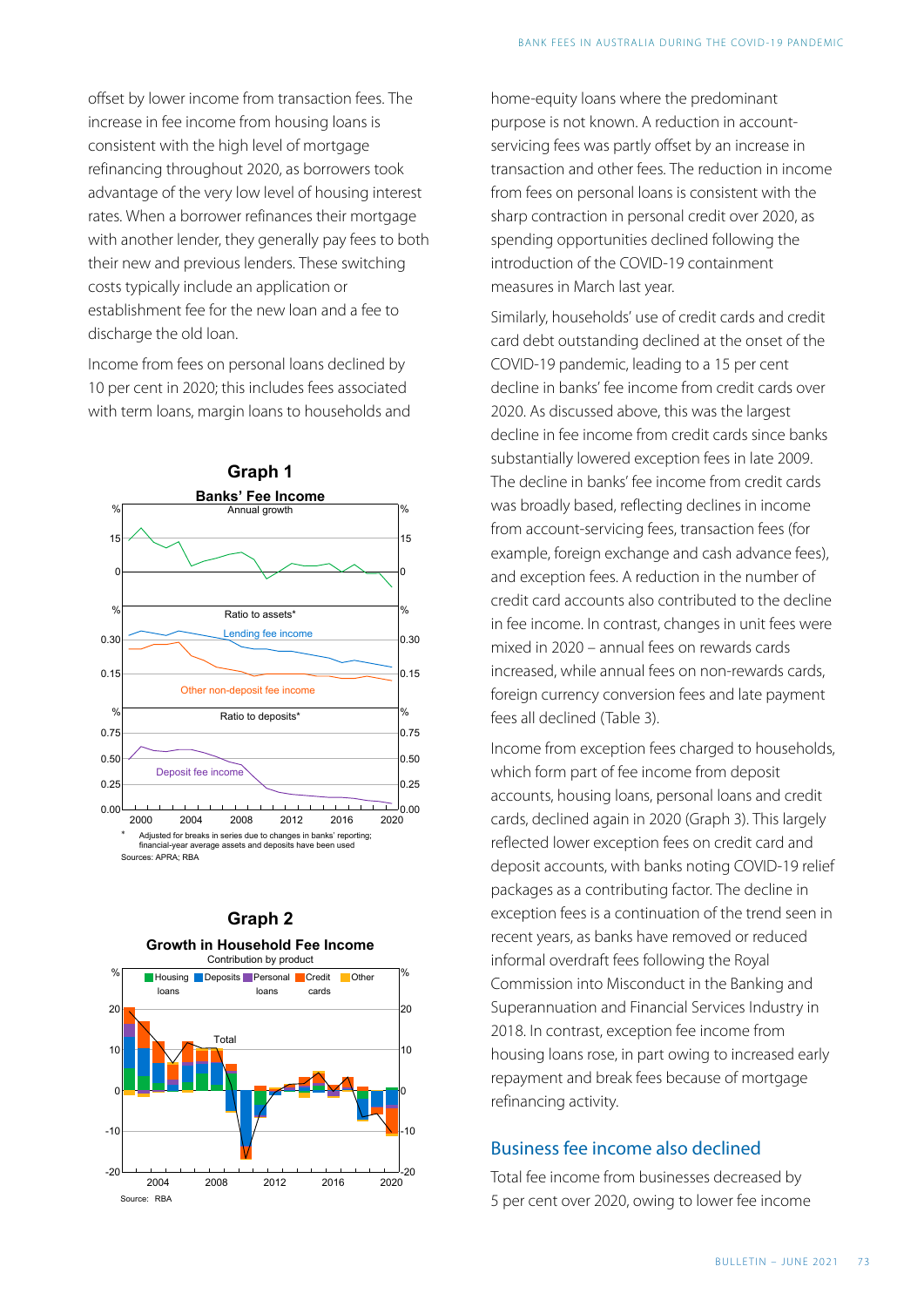|  |  | <sup>(a)</sup> Table 3: Unit Fees on Credit Cards |  |
|--|--|---------------------------------------------------|--|

|                                                        |     | 2018 2019 | 2020 | Annual growth<br>2020 |
|--------------------------------------------------------|-----|-----------|------|-----------------------|
|                                                        |     |           |      | Per cent              |
| Annual fees (\$)                                       |     |           |      |                       |
| - Non-rewards cards                                    | 54  | 54        | 53   | $-1.5$                |
| - Rewards cards                                        | 203 | 211       | 216  | 2.3                   |
| $-$ All cards                                          | 138 | 140       | 138  | $-1.7$                |
| Other fees                                             |     |           |      |                       |
| - Foreign currency conversion fees (per cent of value) | 2.5 | 2.6       | 2.5  | $-5.0$                |
| - Late payment fee $(\xi)$                             | 19  | 19        | 18   | $-0.7$                |

(a) Simple average of advertised fees for cards issued by the major banks; only cards that are available to new cardholders are included in the sample; note that changes in the sample affect the average fee; includes fee-free cards; does not include any fee waivers or reductions; as at the end December of each year. Growth calculations are based on unrounded numbers.

Sources: Major banks' websites; RBA

|                            | 2018       | 2019       | 2020       | Annual<br>growth<br>2020 | Average annual<br>growth 2014-19 |
|----------------------------|------------|------------|------------|--------------------------|----------------------------------|
|                            | \$ million | \$ million | \$ million | Per cent                 | Per cent                         |
| Deposit accounts           | 571        | 572        | 533        | $-6.8$                   | $-0.8$                           |
| - of which: exception fees | 68         | 69         | 53         | $-22.3$                  | 10.8                             |
| Loans                      | 3,240      | 3,317      | 3,328      | 0.3                      | 1.8                              |
| - of which: exception fees | 41         | 48         | 51         | 7.0                      | 1.2                              |
| Merchant service fees      | 3,127      | 3,190      | 2,909      | $-8.8$                   | 5.6                              |
| <b>Bank Bills</b>          | 15         | 8.9        | 5.4        | $-39.1$                  | $-27.7$                          |
| Other                      | 1,182      | 1,218      | 1,112      | $-8.7$                   | $-1.1$                           |
| Total                      | 8,134      | 8,305      | 7,888      | $-5.0$                   | 2.4                              |
| - of which: exception fees | 109        | 116        | 104        | $-10.3$                  | 6.2                              |

## **Table 4: Bank's Fee Income from Businesses (a)**

(a) Growth rates and totals may differ from sub-totals due to rounding Source: RBA

from both small and large businesses (Graph 4; Table 4). The decrease in fee income from businesses mainly reflected a fall in 'merchant service fee' income from processing card transactions (Graph 5; discussed below). Fee income from business deposit services and other sources also declined. Fee income from businesses continued to consist largely of fee income from loans (42 per cent) and merchant service fees (37 per cent).

Fee income from business loans was little changed in 2020, as higher fee income from loans to large businesses was offset by lower fee income from loans to small businesses. The increase in fee income from large business loans primarily reflected an increase in fee income from account-servicing fees, though other fee income also increased. This is consistent with precautionary drawdowns of credit by large businesses at the beginning of the pandemic in 2020, while lending to small and medium-sized businesses was little changed over 2020 (Bank and Lewis 2021).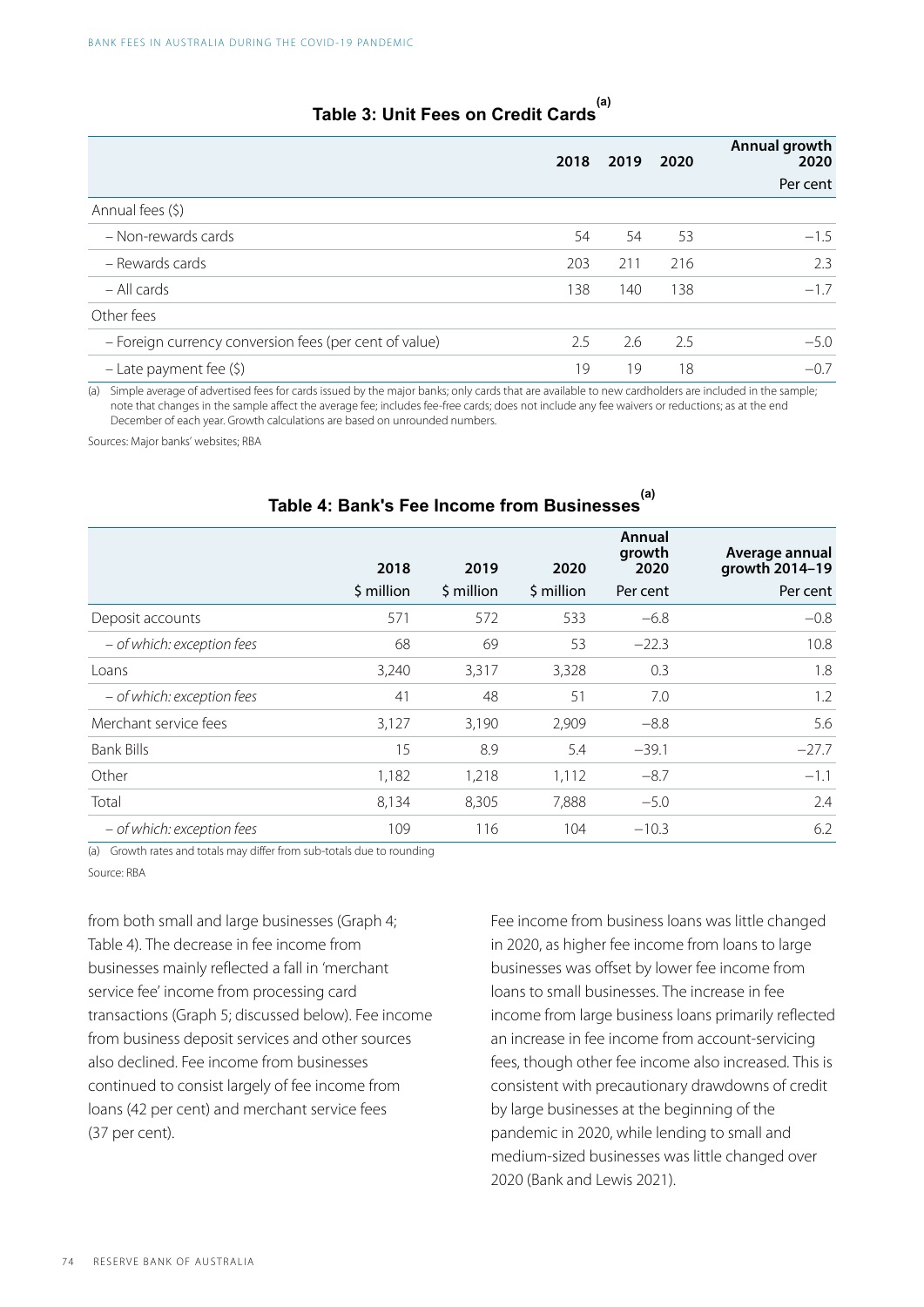Merchant service fee income declined notably over 2020 (Graph 6; left hand side). These fees typically include a mix of fixed fees, such as for card payment terminals, and transaction fees for each card



#### **Graph 4**



### **Graph 5 Growth in Business Fee Income**



payment. COVID-19 -related economic lockdowns reduced consumer spending for a time, which in turn led to fewer transactions being processed and fewer merchant service fees paid to banks overall.

In addition to fewer transactions, merchant service fee income declined in 2020 because banks offered fee waivers to support businesses during the COVID-19 -related lockdowns. These fee waivers also contributed to a decline in banks' merchant service fee income as a share of the value of credit and debit card transactions over 2020, or, in other words, a decline in the fee income per dollar transacted with credit and debit cards (Graph 6; right hand side). This decline in the share was also supported by an acceleration in the ongoing shift from credit to debit cards, as people reduced their use of credit cards during the pandemic (Reserve Bank of Australia 2020). Because debit cards typically attract a lower fee per transaction than credit cards, a shift from credit cards to debit cards leads to lower fees paid by merchants for the same number of transactions.

The decline in merchant service fee income in 2020 was the largest decline since 2004, when interchange fees – the fees paid by a merchant's bank to a cardholder's bank whenever a card purchase is made – declined significantly following the Reserve Bank's reforms to credit card interchange fees in 2003 (Reserve Bank of Australia 2005).

reduced transaction fees and other fee income. The



Fee income from business deposit accounts decreased by 7 per cent in 2020, largely reflecting